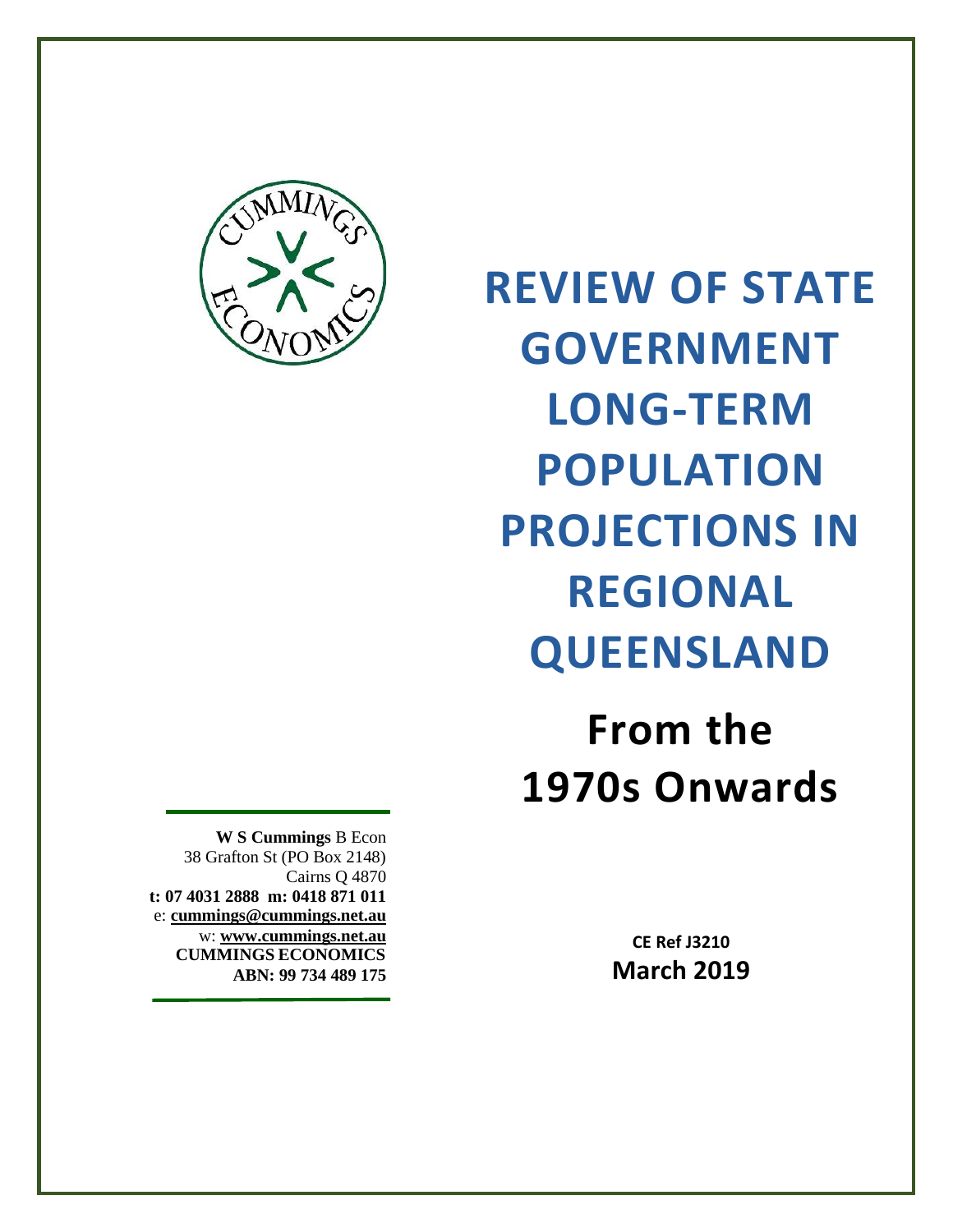Pg

# **Contents**

| 1.  |     |  |
|-----|-----|--|
| 1.1 |     |  |
|     | 1.2 |  |
|     | 1.3 |  |
| 2.  |     |  |
| 2.1 |     |  |
|     | 2.2 |  |
| 2.3 |     |  |
| 2.4 |     |  |
| 2.5 |     |  |
| 2.6 |     |  |
|     | 2.7 |  |
| 3.  |     |  |
| 3.1 |     |  |
| 3.2 |     |  |
| 3.3 |     |  |
| 4.  |     |  |
| 5.  |     |  |

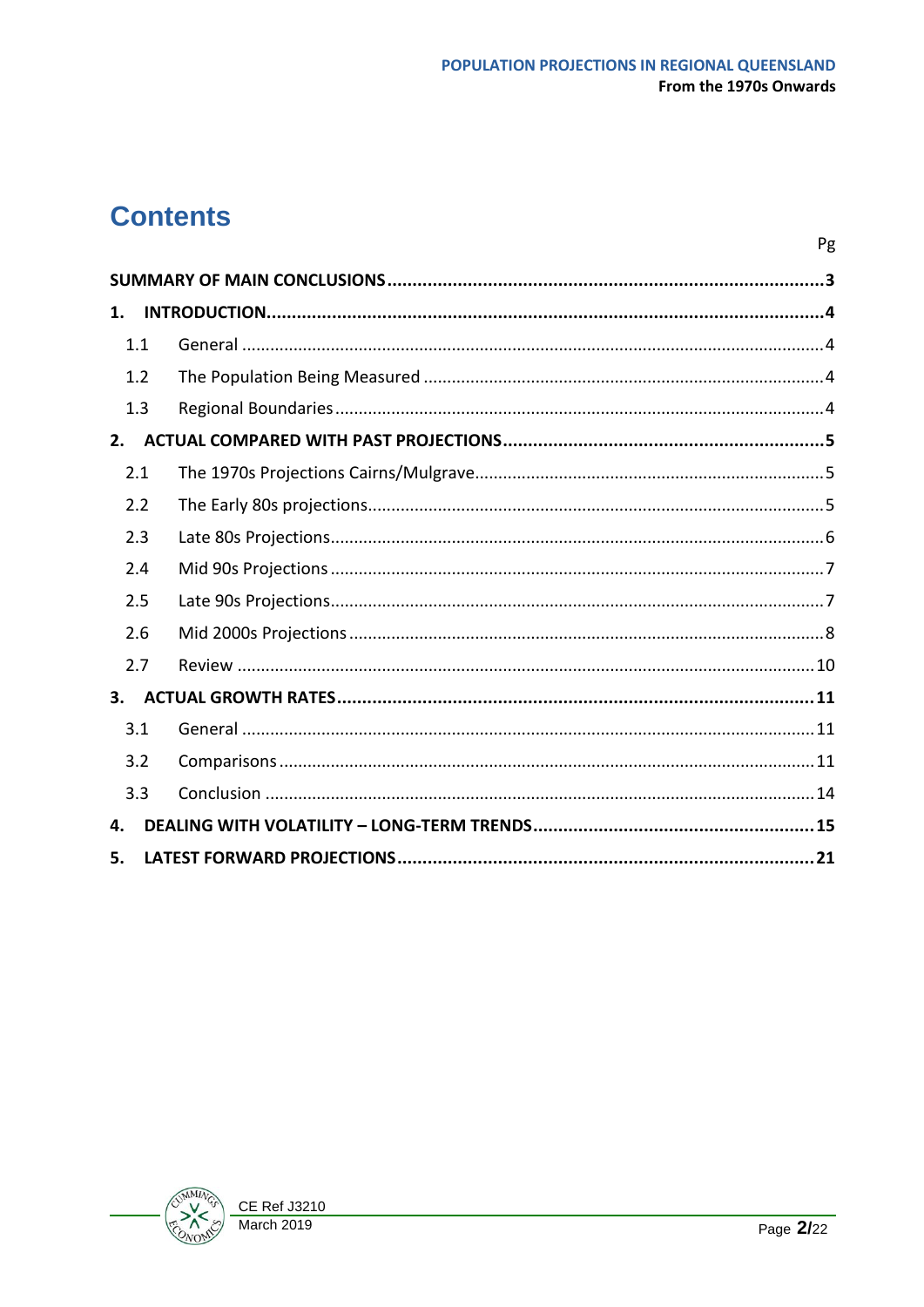## <span id="page-2-0"></span>**SUMMARY OF MAIN CONCLUSIONS**

- The volatility of growth in the main Central and Northern regions make it difficult to project forward with accuracy.
- The earlier tendency to under estimate growth in the South East Queensland appears to have diminished.
- The consistent tendency to overestimate growth in the Outback regions has continued.
- There has been a tendency in the face of volatility in the Central and Northern regions for projections to be overly influenced by short-term accelerations due to specific industry conditions.
- Thus, the 1980s' projections grossly over emphasised the growth of the Fitzroy, Mackay and Northern regions that are strongly influenced by mining. However, by the late 1990s, the growth in the Far North under the influence of the very strong growth that had taken place in tourism from the 1970s to first half of the 1990s was being over projected into the future.
- The 2008 projections again appear to have over emphasised the impact of favourable conditions for mining that proved transitory.
- There seems to have been a general tendency to be over optimistic about the impacts of more favourable conditions for growth of mining to stimulate population growth in the relevant regions on a sustained basis.
- Looking at longer term trends, there is a very clear picture of the Cairns region and the Wide Bay region leading regional Queensland's population growth consistently over a 40-year period.
- Analysis of latest projections indicate that the forward projections over the next 25 years are not in accordance with those long-term trends and perpetuate a tendency to under project the Cairns region relative to other major regions.

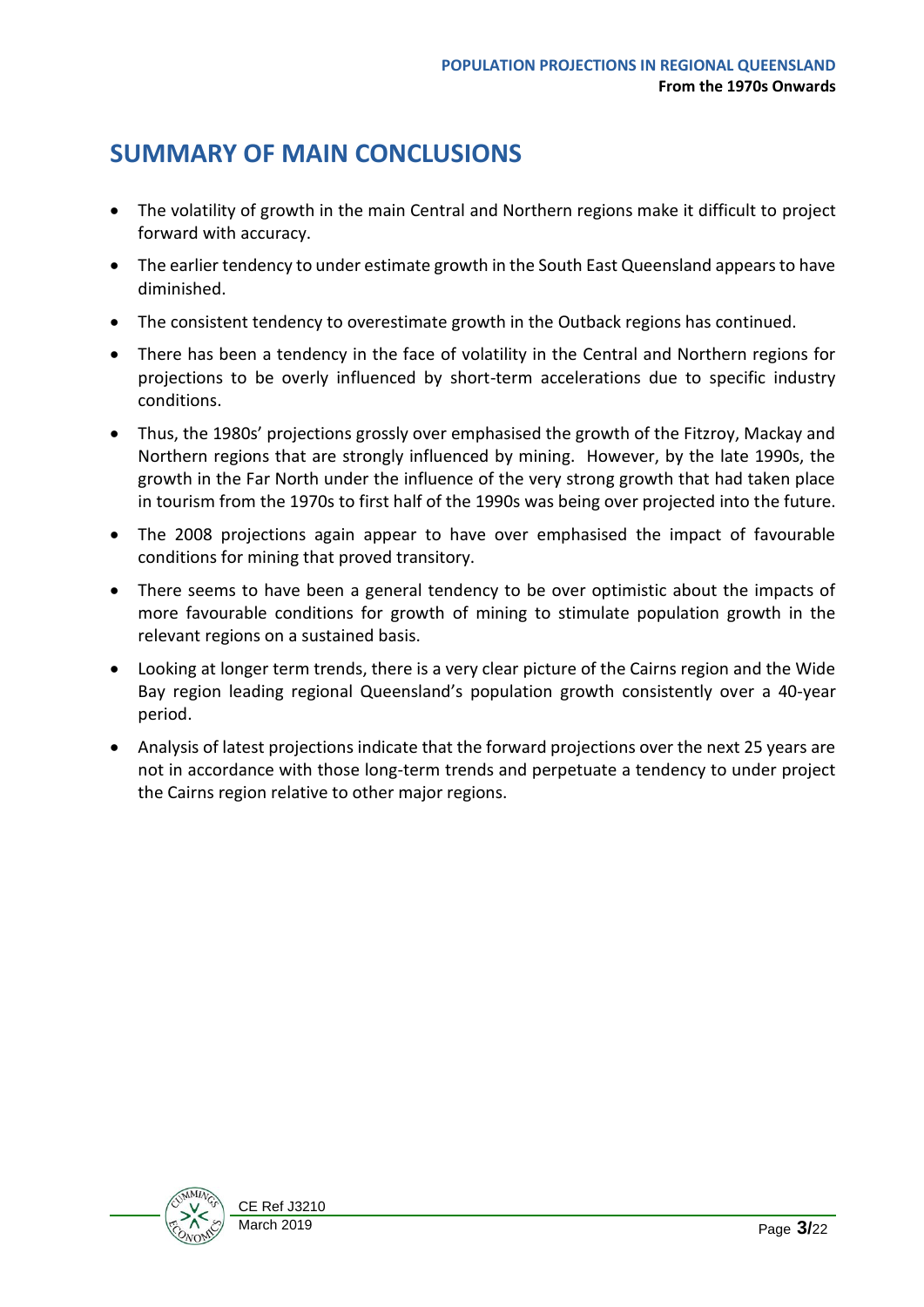## <span id="page-3-0"></span>**1. INTRODUCTION**

## <span id="page-3-1"></span>**1.1 General**

Population projections in regional Queensland have proved to be quite difficult in the past and prone to large variances from what actually occurred. The following paper reviews projections made from the 1970s onwards and what has actually happened and importantly, some comment on why it has happened with a view to helping improve methodology for further projections.

#### <span id="page-3-2"></span>**1.2 The Population Being Measured**

Since 1976, estimated residential populations have been available and this analysis is based on this population measure.

### <span id="page-3-3"></span>**1.3 Regional Boundaries**

Changes in boundaries being used complicates comparisons of projections with outcomes over time. It should be noted that the regional boundaries used in the three sections of this paper vary.

**Section 2: Actual Compared with Past Projections** – This uses the old "Statistical Division" boundaries as defined by Australian Bureau of Statistics (ABS) and used up to 2011. Over the period under review, there were some changes in boundaries. We believe we have identified and adjusted for the major boundary changes and any not identified wold not significantly affect conclusions.

**Section 3: Actual Growth Rates** – Because of the availability of series on consistent boundaries, this analysis is on post 2011 SA4 boundaries. It should be noted that in most cases, the SA4 boundary coincides with the old Statistical Division boundaries or represents the bulk of the population covered by the old Statistical Division boundaries.

**Section 5: Dealing with Volatility – Long Term Trends** – This analysis is based on some previous work carried out for Cairns Regional Council and is based on commercial regions of the relevant major regional cities. These regions are built up initially using the old Statistical Division boundaries based on the regional cities and adding in the case of Cairns, Townsville, Rockhampton and Toowoomba, the remote areas that looked to those cities for commercial services.

It should be noted that in terms of long-term trends, the different boundaries used would not drastically change the comparative patterns exhibited.

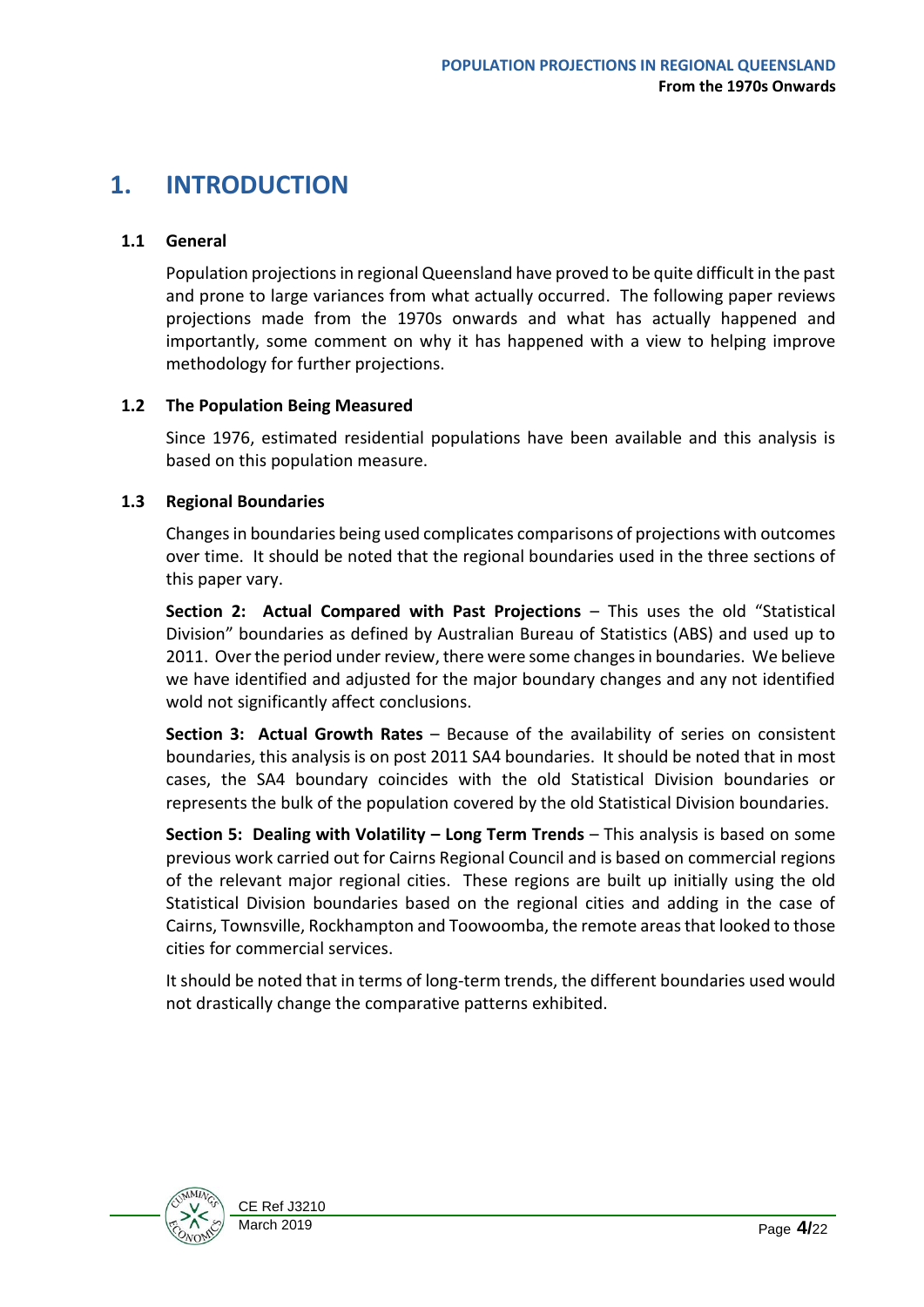## <span id="page-4-0"></span>**2. ACTUAL COMPARED WITH PAST PROJECTIONS**

#### <span id="page-4-1"></span>**2.1 The 1970s Projections Cairns/Mulgrave**

Projections of population prepared by W D Scott as part of a review of the Cairns economy c 1976, for, and adopted by the Coordinator Generals Department, indicate just how unexpected the continuing growth of Cairns was in State Government's official circles at that time.

The following table compares the projections against what actually occurred.

**Table #1: Population Growth Projections adopted by Coordinator Generals Department mid 70s Cairns & Mulgrave LGAs (now Cairns Regional Council LGA)**

| Year |      | <b>COG Projections</b> |                | <b>Actual</b> |                |  |
|------|------|------------------------|----------------|---------------|----------------|--|
|      |      | No.                    | Change on 1976 | No.           | Change on 1976 |  |
| 1976 |      | 57,060                 |                | 57,060        |                |  |
| 1985 | Low  | 54,420                 | (-2,640)       | 75.720        | $+18,660$      |  |
|      | High | 63,930                 | $+6,330$       |               |                |  |
| 2000 | Low  | 63,930                 | $+6,870$       | 122,609       | $+65,544$      |  |
|      | High | 89,690                 | $+32,630$      |               |                |  |

*Source: Cummings Economics from Coordinator Generals Department.*

The low projection had Cairns/Mulgrave going backwards by 1985 and growing only 12% over the 24 years to 2000. High projection had a growth of 57% (1.9% pa) over the 24 years to 2000. Actual growth was 65,000 or 149% (ie. 3.2% pa). These projections were made despite the fact that Cairns/Mulgrave had grown from 27,127 (Census) in 1947 to 57,000 (ERP) in 1976 ie. by 110% over the previous 29 years, ie. an average of 2.6% per annum.

Clearly, there was a belief that the long-term population growth rate of the past would not continue into the future. This view was probably influenced by the fact that the growth had fluctuated and went through a slower period between the 1966 to 1971. Clearly, if the long-term growth rate had been used, the forward projection would have been much more accurate and put the 2000 population at 106,000.

## <span id="page-4-2"></span>**2.2 The Early 80s projections**

The following gives population projections prepared by Premiers Department in 1984 covering the period 1981 – 2006 for Queensland Statistical Divisions.

| <b>Statistical</b>  | <b>Actual</b> | Projected 2006  | <b>Actual</b> | <b>Difference Actual</b> |
|---------------------|---------------|-----------------|---------------|--------------------------|
| <b>Divisions</b>    | 1981          | (Medium Series) | 2006          | minus Projected          |
| <b>Brisbane</b>     | 1,096,196     | 1,635,846       | 1,820,400     | $+184,554$               |
| Moreton             | 312,662       | 679,162         | 885,897       | $+206,735$               |
| Darling Downs       | 168,641       | 231,441         | 227,074       | $(-4, 367)$              |
| South West          | 28,184        | 36,165          | 26,408        | $(-9, 757)$              |
| Wide Bay            | 153,079       | 214,628         | 269,340       | $+54,712$                |
| Fitzrov             | 145,522       | 230,652         | 200,604       | (-30,048)                |
| <b>Central West</b> | 14,324        | 19,586          | 11,565        | (-8,021)                 |
| Mackay              | 89,763        | 173,615         | $(1)$ 146,729 | (-26,886)                |
| <b>Northern</b>     | 156,501       | 229,321         | $(1)$ 222,830 | $(-6, 391)$              |
| North West          | 40,167        | 52,417          | 33,212        | $(-19, 205)$             |
| <b>Far North</b>    | 140,165       | 243,633         | 247,589       | $+3,956$                 |

**Table #2: Population Growth Projections prepared by Premiers Department for Queensland Statistical Division** 

*Note* **(1)***: Adjusted to take Bowen out of Mackay and back into Northern.*

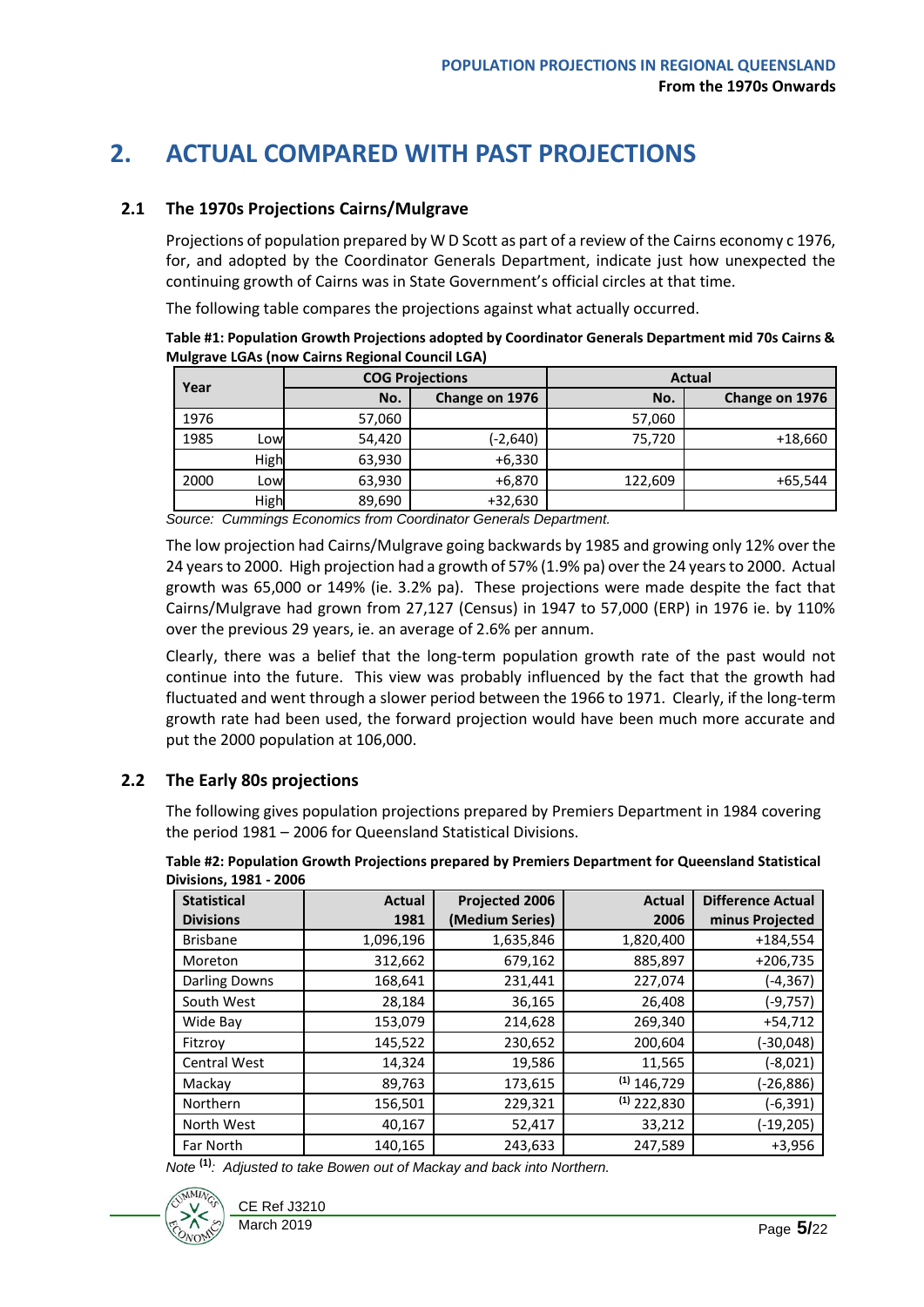## **Central, North & Outback (Commercial Regions)**

## **Over Projected**

| Townsville (North/North West)  (-25,596)     |  |
|----------------------------------------------|--|
|                                              |  |
| Rockhampton (Fitzroy Central West) (-38,069) |  |
| <b>Under Projected</b>                       |  |
|                                              |  |

There were serious differences in the 2006 projections to actual. The South East corner Brisbane/Moreton was under projected by a substantial amount. Outside the SE corner, the adjacent region of Wide Bay was under projected by a large amount and Darling Downs over projected marginally. In the Centre and North and Outback regions, there were seriously over projections except for the Far North that in sharp contrast was marginally under projected.

#### <span id="page-5-0"></span>**2.3 Late 80s Projections**

In 1989, the Applied Population Research Unit, Department of Geographical Science of University of Queensland published "Population Projections for the Local Government Areas of Queensland, 1981 – 2001).

The following table compares the projections by Statistical Divisions with what actually occurred.

| JOU – ŁUUI          |               |           |               |                          |
|---------------------|---------------|-----------|---------------|--------------------------|
| <b>Statistical</b>  | <b>Actual</b> | Projected | <b>Actual</b> | <b>Difference Actual</b> |
| <b>Divisions</b>    | 1986          | 2001      | 2001          | minus Projected          |
| <b>Brisbane</b>     | 1,197,050     | 1,535,171 | 1,629,133     | +93,692                  |
| Moreton             | 402,010       | 670,285   | 741,473       | $+71,188$                |
| Darling Downs       | 189,950       | 212,912   | 210,341       | $(-2, 571)$              |
| South West          | 28,700        | 30,095    | 27,002        | $(-3,093)$               |
| Wide Bay            | 168,960       | 204,531   | 236,492       | $+31,961$                |
| Fitzroy             | 159,040       | 202,456   | 181,747       | $(-20, 709)$             |
| <b>Central West</b> | 13,590        | 14,118    | 12,497        | $(-1,621)$               |
| Mackay              | 103,180       | 143,213   | $(1)$ 125,130 | $(-18,083)$              |
| <b>Northern</b>     | 170,770       | 219,812   | $(1)$ 202,708 | $(-17, 104)$             |
| North West          | 38,600        | 40,944    | 34,283        | (-6,661)                 |
| Far North           | 161,760       | 231,795   | 224,163       | (-7,632)                 |

**Table #3: Population Growth Projections by Queensland Statistical Divisions – Medium Series, 1986 - 2001**

*Note* **(1)***: Adjusted to take Bowen out of Mackay and back into Northern.*

Clearly, the figures under projected for Brisbane/Moreton and over projected for the rest of the State. In the Central and Northern regions, comparative over projection was lowest in the Far North by a substantial margin.

#### **Over Projected**

| Townsville/North West  (-23,765) |  |
|----------------------------------|--|
|                                  |  |

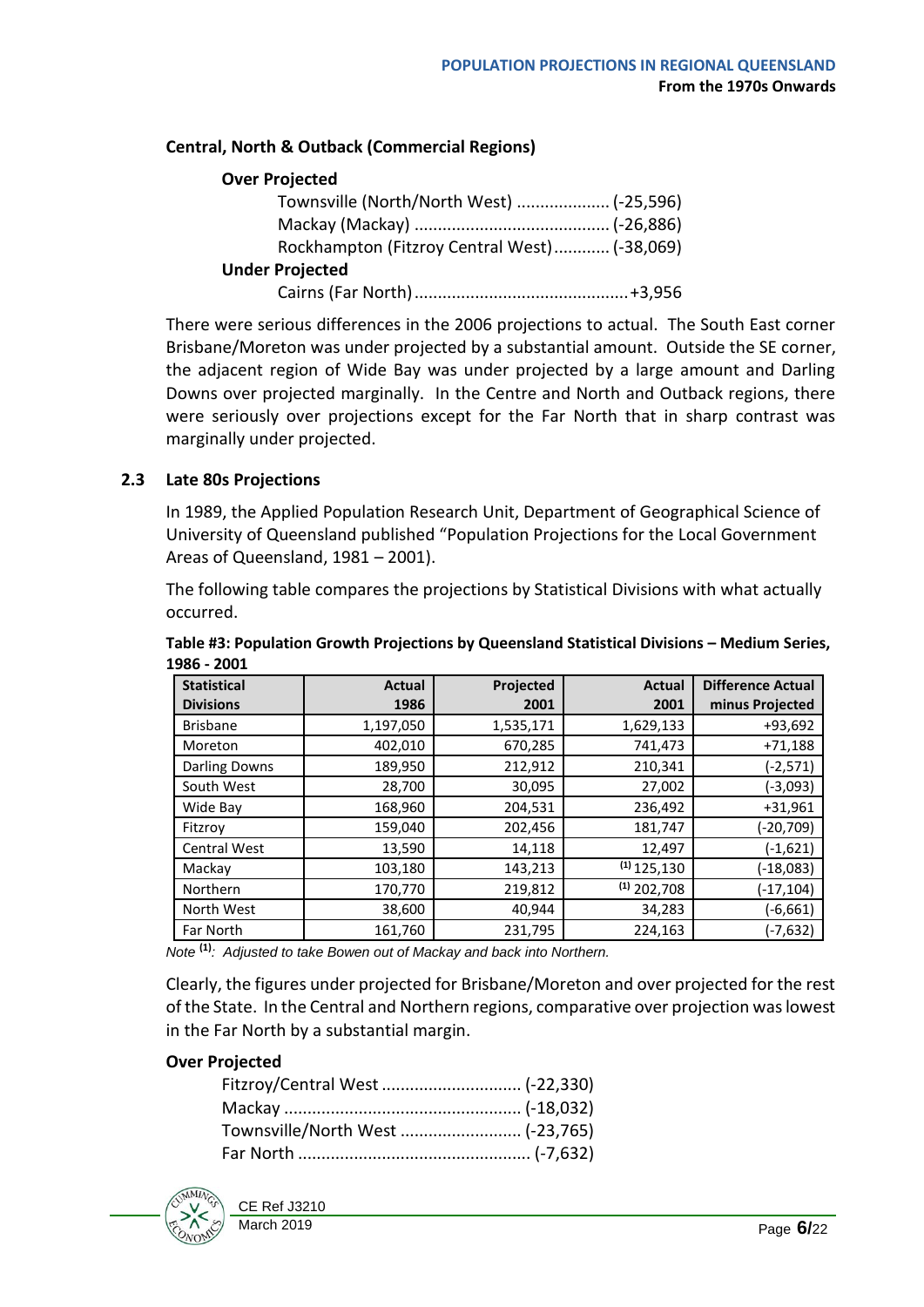## <span id="page-6-0"></span>**2.4 Mid 90s Projections**

In 1996, the Planning Information and Forecasting Unit of the Department of Local Government and Planning produced "Population Projections for Queensland", 1995 to 2011.

**Table #4: Population Growth Projections by Queensland Statistical Divisions – Medium Series, 1995 - 2011**

| <b>Statistical Divisions</b>  | <b>Actual</b> | Projected | <b>Actual</b> | <b>Difference Actual</b> |
|-------------------------------|---------------|-----------|---------------|--------------------------|
|                               | 1995          | 2011      | 2011          | minus Projected          |
| South East (Brisbane/Moreton) | 2,073,300     | 2,919,290 | 3,008,784     | $+89,194$                |
| Darling Downs                 | 205,400       | 249,500   | 232,745       | $(-16, 755)$             |
| South West                    | 28,370        | 29,360    | 26,530        | (-2,830)                 |
| Wide Bay                      | 222,520       | 311,940   | 279,201       | $-(32,739)$              |
| Fitzroy                       | 181,920       | 220,890   | 217,561       | (-3,300)                 |
| <b>Central West</b>           | 12,940        | 12,840    | 12,391        | $-449)$                  |
| Mackay                        | 118,740       | 143,070   | $(1)$ 158,080 | $+15,016$                |
| Northern                      | 195,320       | 239,030   | $(1)$ 238,588 | -442)                    |
| North West                    | 37,700        | 397,790   | 34,911        | (-4,879)                 |
| <b>Far North</b>              | 200.920       | 271,810   | 265,945       | (-5,865)                 |

*Note* **(1)***: Adjusted to take Bowen out of Mackay and back into Northern.*

Again, the South East corner was under projected and on balance the rest of the State over projected. However, Wide Bay was heavily over projected. The Outback regions were again over projected. Mackay was under projected by a substantial margin, with the Northern region about right. Fitzroy continued to be over projected. The Far North in this case was mildly over projected by about 2%.

#### <span id="page-6-1"></span>**2.5 Late 90s Projections**

The Population and Forecasting Unit produced Population Projections Queensland 1998 Edition with projections through to 2032. The following analyses the 2016 projections against the actual 2016 figures.

The following table compares with what actually happened. (Note the calculation of actual for 2016 is complicated by the change in the Standard Geographical Classification in 2011 causing some difficulties in actually aligning figures and there could be some boundary discrepancies but they are believed to be minor.)

| Table #5. Population Growth Projections, 1990 – 2010 TNOLE 1990 DOUNGATEST |           |               |                |  |  |  |
|----------------------------------------------------------------------------|-----------|---------------|----------------|--|--|--|
|                                                                            | Projected | <b>Actual</b> | <b>Actual</b>  |  |  |  |
| <b>Statistical Divisions</b>                                               | 2016      | 2016          | over Projected |  |  |  |
| South East Qld                                                             | 3,062,160 | 3,328,389     | $+266,229$     |  |  |  |
| Darling Downs/South West                                                   | 248,510   | 270,777       | $+22,267$      |  |  |  |
| Wide Bay                                                                   | 301,850   | 292,384       | $-9,466$       |  |  |  |
| Fitzrov                                                                    | 215,190   | 226,314       | $+11,124$      |  |  |  |
| <b>Central West</b>                                                        | 11,250    | 9,874         | $-1,376$       |  |  |  |
| Mackay                                                                     | 151,750   | 173,898       | $+22,148$      |  |  |  |
| <b>Northern</b>                                                            | 224,820   | 235,037       | $+10,217$      |  |  |  |
| North West                                                                 | 34,860    | 32,024        | $-2,836$       |  |  |  |
| Far North                                                                  | 292,400   | 281,003       | $-11.397$      |  |  |  |

**Table #5: Population Growth Projections, 1996 – 2016 (Note 1996 boundaries)**

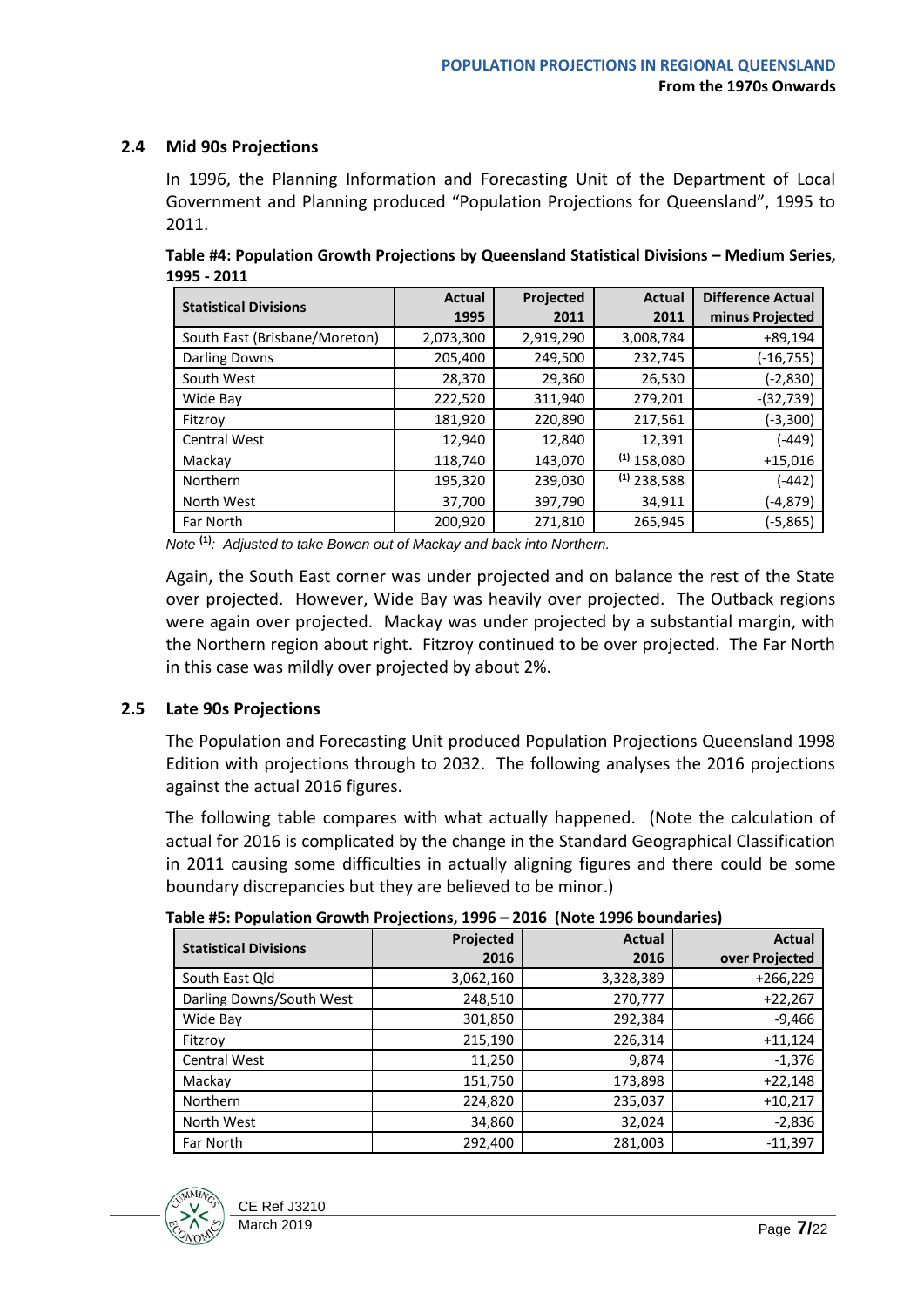Again, there was an under projection of the South East corner and over projection of the Outback regions. However, the pattern of over projection of the Darling Downs, Fitzroy, Mackay and Northern regions of the 1980s and under projection of Wide Bay and Far North reversed.

### <span id="page-7-0"></span>**2.6 Mid 2000s Projections**

Projections were published by the Queensland Government in 2008 – "Queensland Government Population Projections to 2031 : Queensland and Statistical Divisions". (See Table #6 over.)

The projections indicate a belief that SE Queensland would continue to grow strongly, that the decline in the Outback regions would reverse to growth over the 25 years 2006 to 2031. Wide Bay's strong growth would continue, that Fitzroy, Mackay and Northern Divisions would accelerate very strongly but Far North's growth would drop away to below the other central and northern regions.

We now have the first 10 years of actual and the patterns projected have not occurred so far. SE Queensland is about on track but the Outback regions continue to decline. Wide Bay's growth has been weak and certainly unlikely to achieve the projection. Despite a slowing in growth, the Far North has continued to lead growth among the central and northern regions and outside the SE corner. The comparative reduction in growth in the Far North region has not taken place as projected and it would need only a minor acceleration over the 15 years 2016 to 2031 to reach the projected growth.

The other regions outside the SE corner would need major acceleration of growth to reach the projected levels for 2031

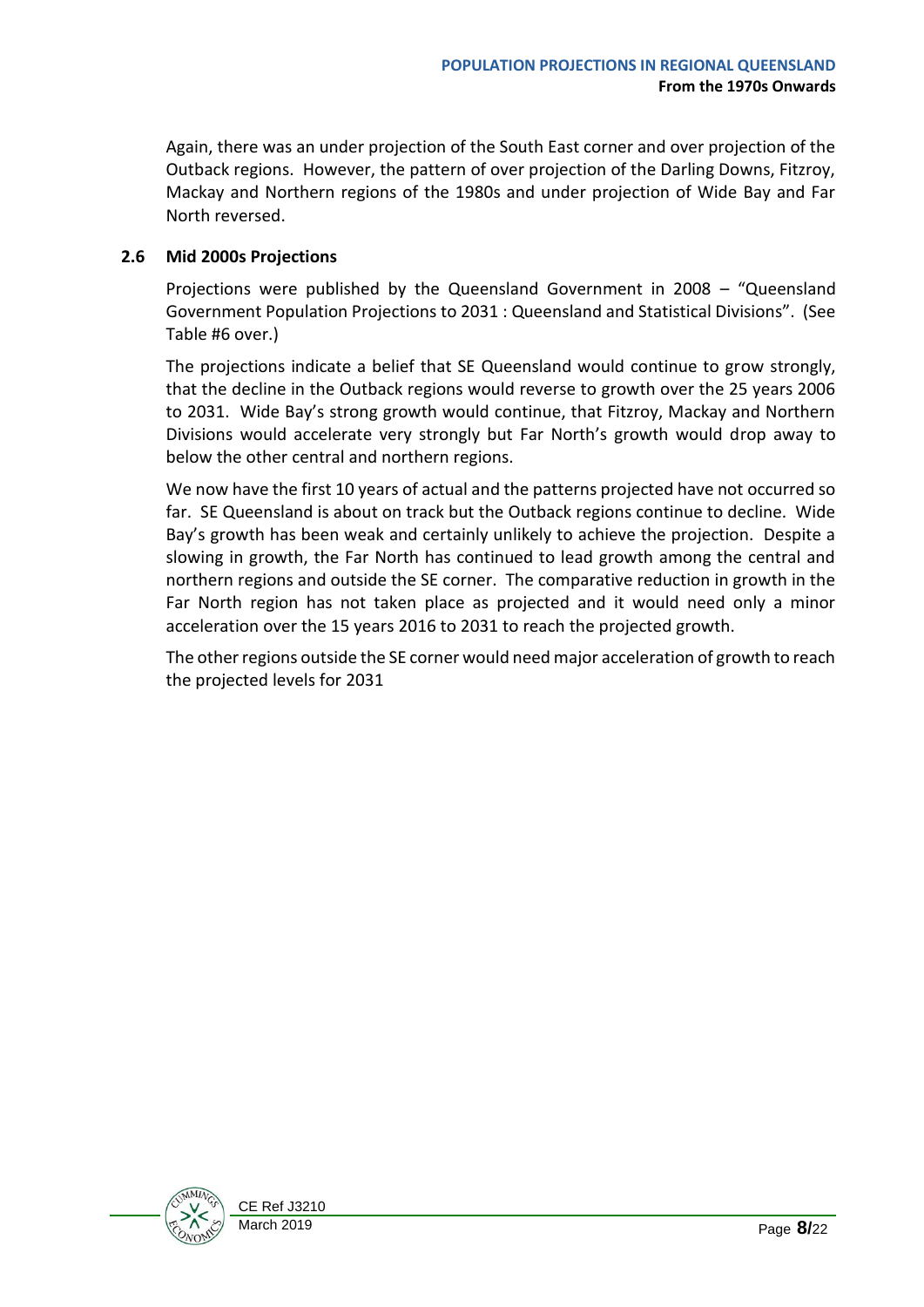#### **POPULATION PROJECTIONS IN REGIONAL QUEENSLAND From the 1970s Onwards**

| <b>Statistical</b><br><b>Division</b> | Actual<br>1986 | Actual<br>2006 | <b>Actual</b><br>% Growth<br>$1986 - 2006$<br>20 Years | Projected<br>2031 | <b>Projected</b><br>% Growth<br>$2006 - 2031$<br>25 Years | Actual<br>2016 | Actual<br>% Growth<br>2006 - 2016 | <b>Projected % Growth</b><br>$2006 - 2031$ if at same<br>rate as Actual 2006 - 2016 | Difference in % Growth Rate<br><b>Projected based on</b><br><b>Actual 2006-2016 with</b><br><b>Government Projected</b><br>2006 - 2031 |
|---------------------------------------|----------------|----------------|--------------------------------------------------------|-------------------|-----------------------------------------------------------|----------------|-----------------------------------|-------------------------------------------------------------------------------------|----------------------------------------------------------------------------------------------------------------------------------------|
| South East Qld                        | 1,592,897      | 2,706,297      | 69.9%                                                  | 4,243,800         | 56.8%                                                     | 3,328,397      | 23.0%                             | 57.5%                                                                               | $+0.7%$                                                                                                                                |
| <b>Darling Downs</b>                  | 183,112        | 227,074        | 24.0%                                                  |                   | 32.6%                                                     | 270,777        | 2.5%                              | 6.3%                                                                                | $(-26.3%)$                                                                                                                             |
| South West                            | 28,791         | 26,408         | $(-8.3%)$                                              | } 358,200         | 38.6%                                                     |                |                                   |                                                                                     |                                                                                                                                        |
| Wide Bay                              | 170,835        | 269,340        | 57.7%                                                  | 407,000           | 51.1%                                                     | 292,384        | 8.6%                              | 21.5%                                                                               | $(-29.6%)$                                                                                                                             |
| Fitzroy                               | 160,120        | 200,604        | 25.0%                                                  | 303,800           | 51.4%                                                     | 226,314        | 12.9%                             | 32.3%                                                                               | $(-19.1%)$                                                                                                                             |
| Central West                          | 13,619         | 11,565         | $(-15.0%)$                                             | 12,600            | 8.9%                                                      | 9,874          | $(-21.6%)$                        | $(-54.0%)$                                                                          | $(-62.9%)$                                                                                                                             |
| Mackay                                | 117,511        | 159,869        | 36.0%                                                  | 255,600           | 59.9%                                                     | 173,892        | 9.5%                              | 23.8%                                                                               | (-35.9%)                                                                                                                               |
| Northern                              | 157,732        | 209,588        | 32.9%                                                  | 317,800           | 51.6%                                                     | 235,037        | 12.1%                             | 30.3%                                                                               | (-21.3%)                                                                                                                               |
| North West                            | 36,952         | 33,212         | $(-10.1%)$                                             | 37,600            | 13.2%                                                     | 30,688         | $(-3.5%)$                         | $(-8.8%)$                                                                           | $(-22.0%)$                                                                                                                             |
| Far North                             | 162,981        | 247,589        | 51.9%                                                  | 344,500           | 39.1%                                                     | 281,534        | 13.7%                             | 34.3%                                                                               | $(-4.8%)$                                                                                                                              |

#### **Table #6: Population Growth Projections, 25 Years 2006 – 2031, Compared with Actual Growth 1986 – 2006, 2006 - 2016**

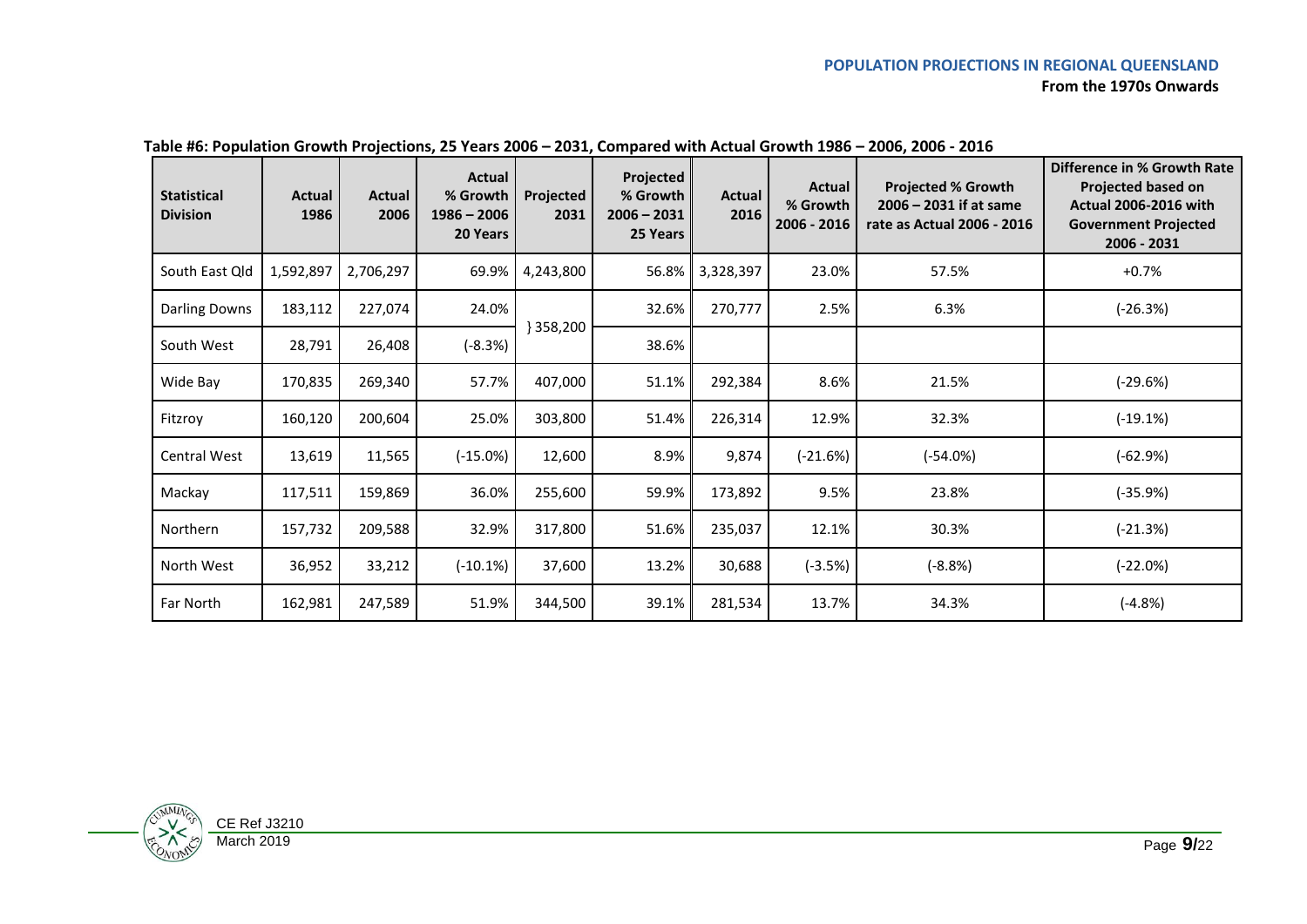#### <span id="page-9-0"></span>**2.7 Review**

Clearly, the Queensland Government has had great difficulty with the projections with some very wide variations occurring in actual compared with projected.

While there was a consistent tendency to under project the South-East corner and over project the Outback areas, there have been wide swings in the accuracy of the projections in the remaining regions. By and large, apart from the 90s' projections, the Fitzroy, Mackay and Townsville regions have been over projected and there has been a strong contrast between projections for these regions and those for the Far North region.

The following section analyses actual changes in population growth rates 1991 to 1996.

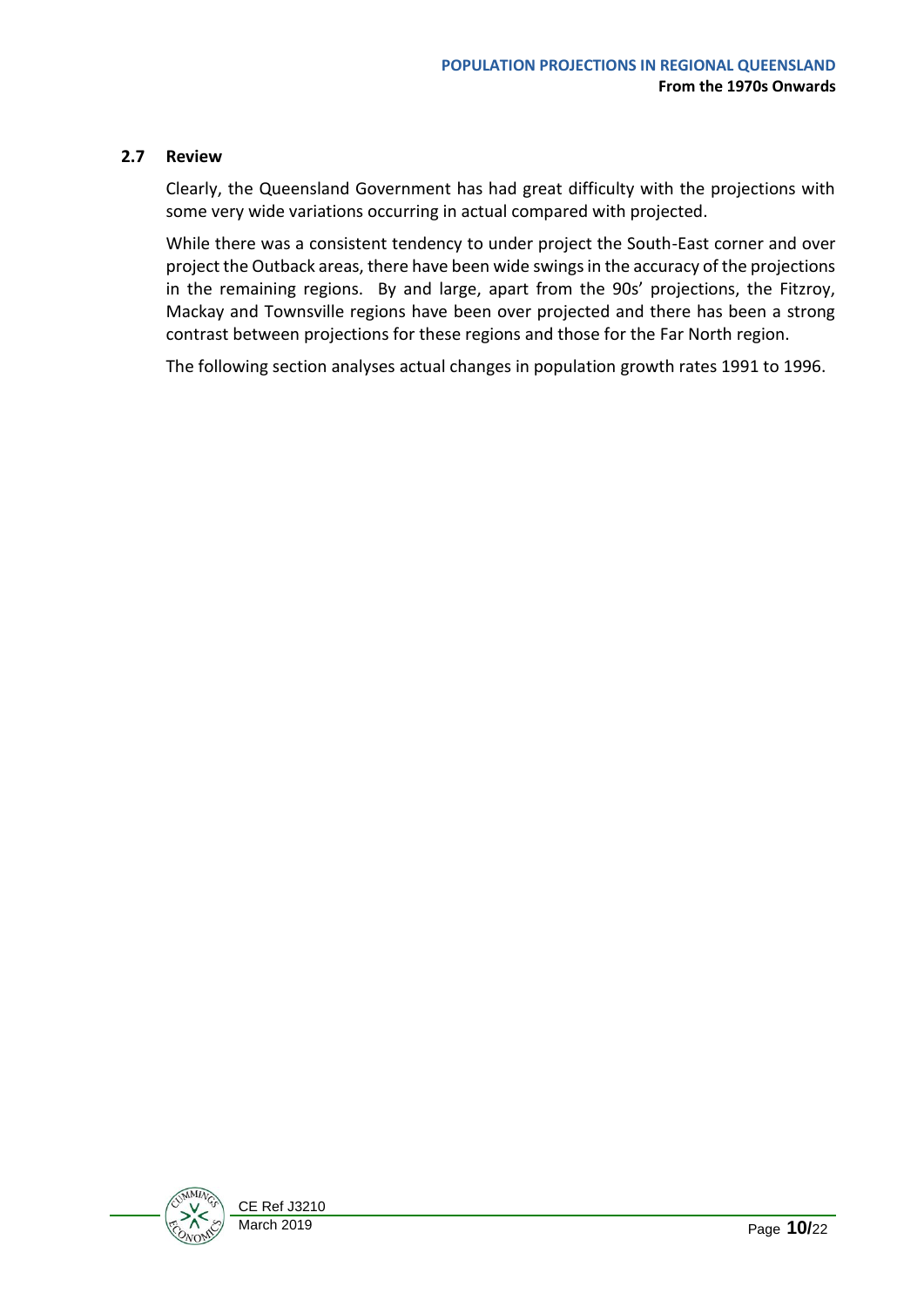## <span id="page-10-0"></span>**3. ACTUAL GROWTH RATES**

## <span id="page-10-1"></span>**3.1 General**

Easily available tables give population growth rates of the main regional SA4 regions back to 1991.

The following charts compare Cairns SA4 with other Queensland regions. They illustrate the very strong fluctuations in growth and especially in the Central and Northern regions.

#### <span id="page-10-2"></span>**3.2 Comparisons**



**Greater Brisbane** – The chart illustrates the comparative volatility of growth in the Cairns SA4 region with Cairns SA4 much more heavily affected by the post Asian Crisis downturn and the post GFC downturn but tracking overall at a little below Greater Brisbane over the long term.



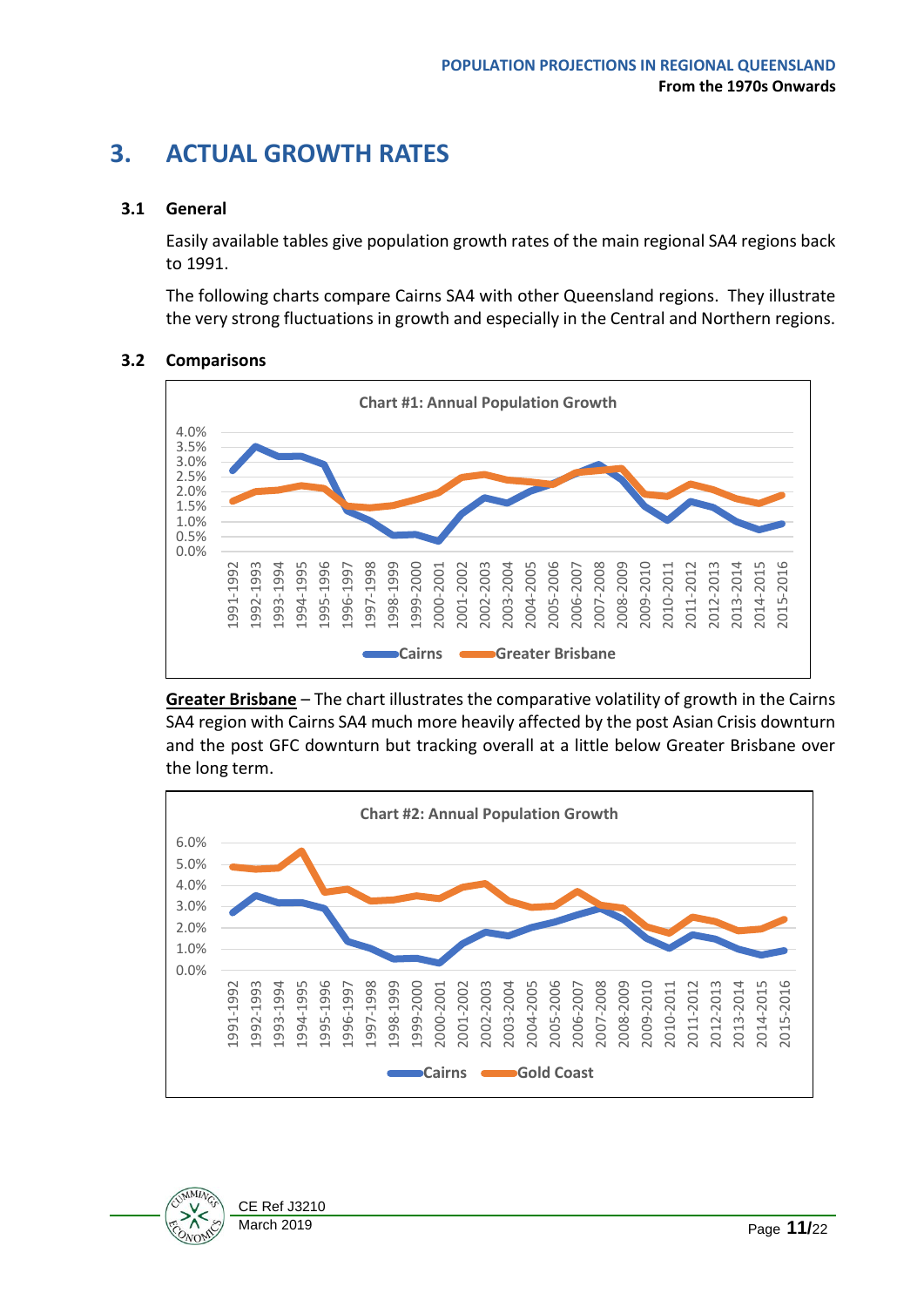

**Gold Coast & Sunshine Coast** - Overall growth rate is faster than the Cairns region. While Cains is more volatile, it follows a very similar pattern of peaks and troughs.



**Toowoomba Darling Downs Mananoa** - Cairns SA4 region growth has been much faster and very different 1991-92 to 2001-02.

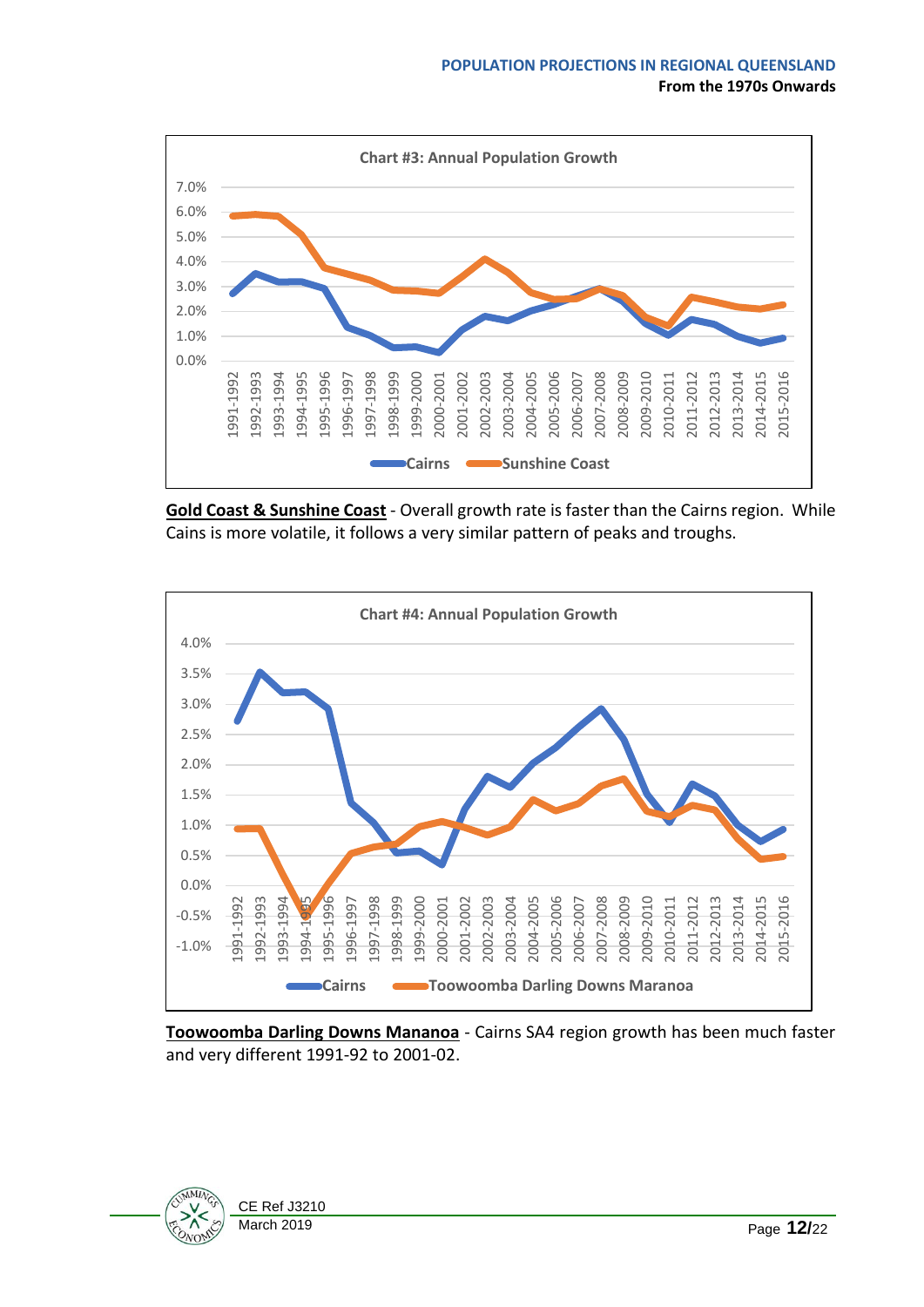

**Wide Bay** – the chart illustrates that by and large, Cairns has marginally exceeded Wide Bay in growth rates throughout this period except for2000-01 to 2005-06.

The pattern is very similar with a major high in the first half of the 1990s, a dip in the late 90s through to about 2000-01, a rise and then a fall off after 2008-09.

The dips follow the impact of the Asian crisis in the late 90s and the Global Financial Crisis commencing in 2008. Clearly the Wide Bay region came out of the dip following the Asian crisis faster than the Cairns region.



**Fitzroy** – Again the Cairns region exceeded the Fitzroy region in growth rate except for a couple of years 2003-04 and 2010-11 to 2012-13.

Compared with the Cairns region, the Fitzroy region was experiencing very lacklustre growth throughout the 1990s. However, the mining boom saw it come up to about Cairns region levels through to 2012-13 after which it dropped off strongly again.

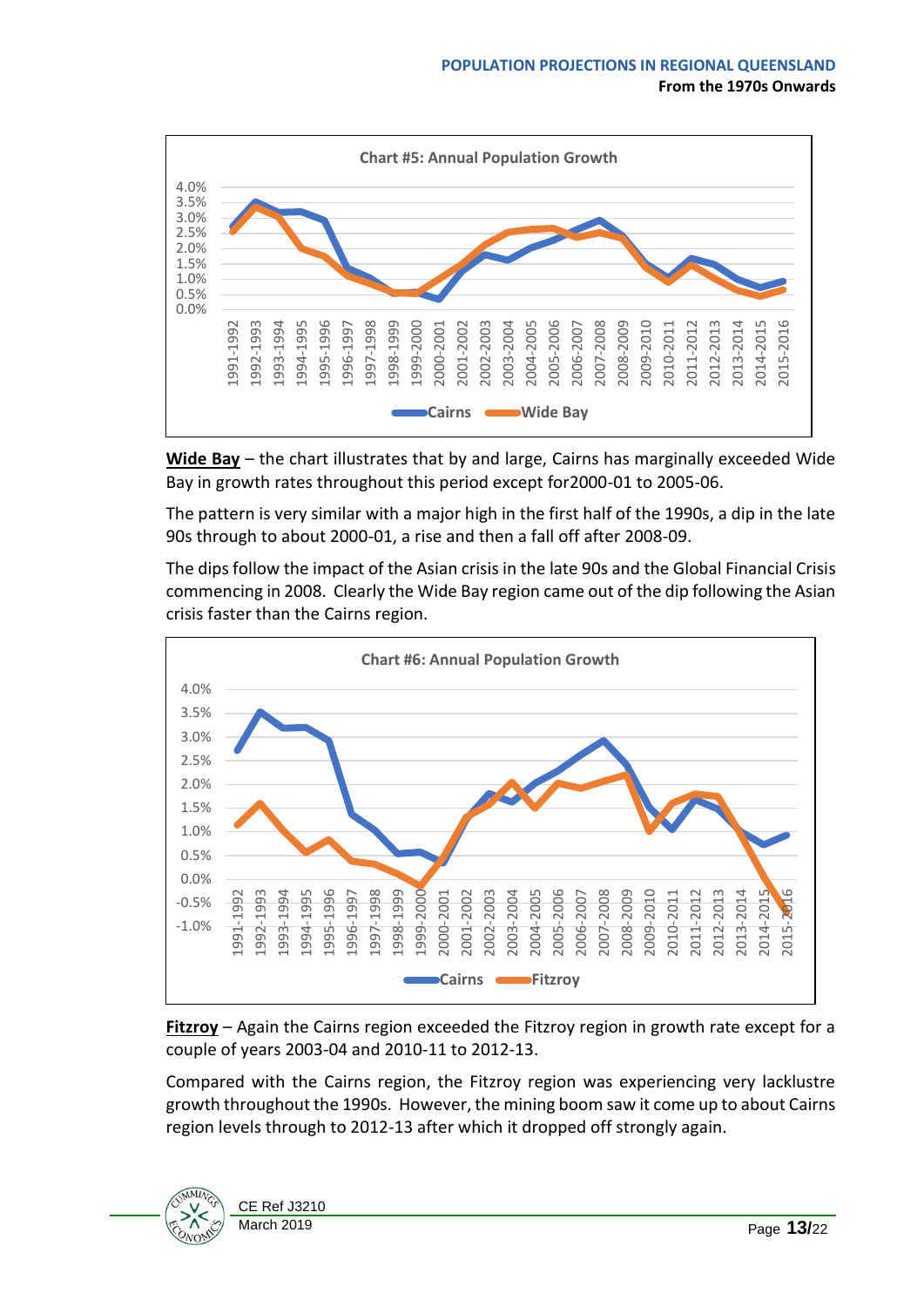

**Mackay** – The Mackay pattern is similar to Fitzroy with slower growth in the 1990s. A major upsurge in the 2000s through to 2010-11 but a sharp drop off thereafter – a pattern heavily influenced by the mining boom.



**Townsville** – Again, except for a few years 1998-99 to 2001-02 and in 2010-11, Townsville growth has remained below that of the Cairns region. Like Fitzroy and Mackay, growth was low in the 1990s when Cairns was very high but Townsville was not as affected by the Asian Crisis and started to pick up through to a peak in 2007-08 but has fallen strongly since then but not as strongly as Fitzroy and Mackay.

## <span id="page-13-0"></span>**3.3 Conclusion**

While Cairns region has led outside the South East corner consistently over the 25-year period, growth in all the regions has been volatile. Clearly the patterns were heavily influenced by economic factors.

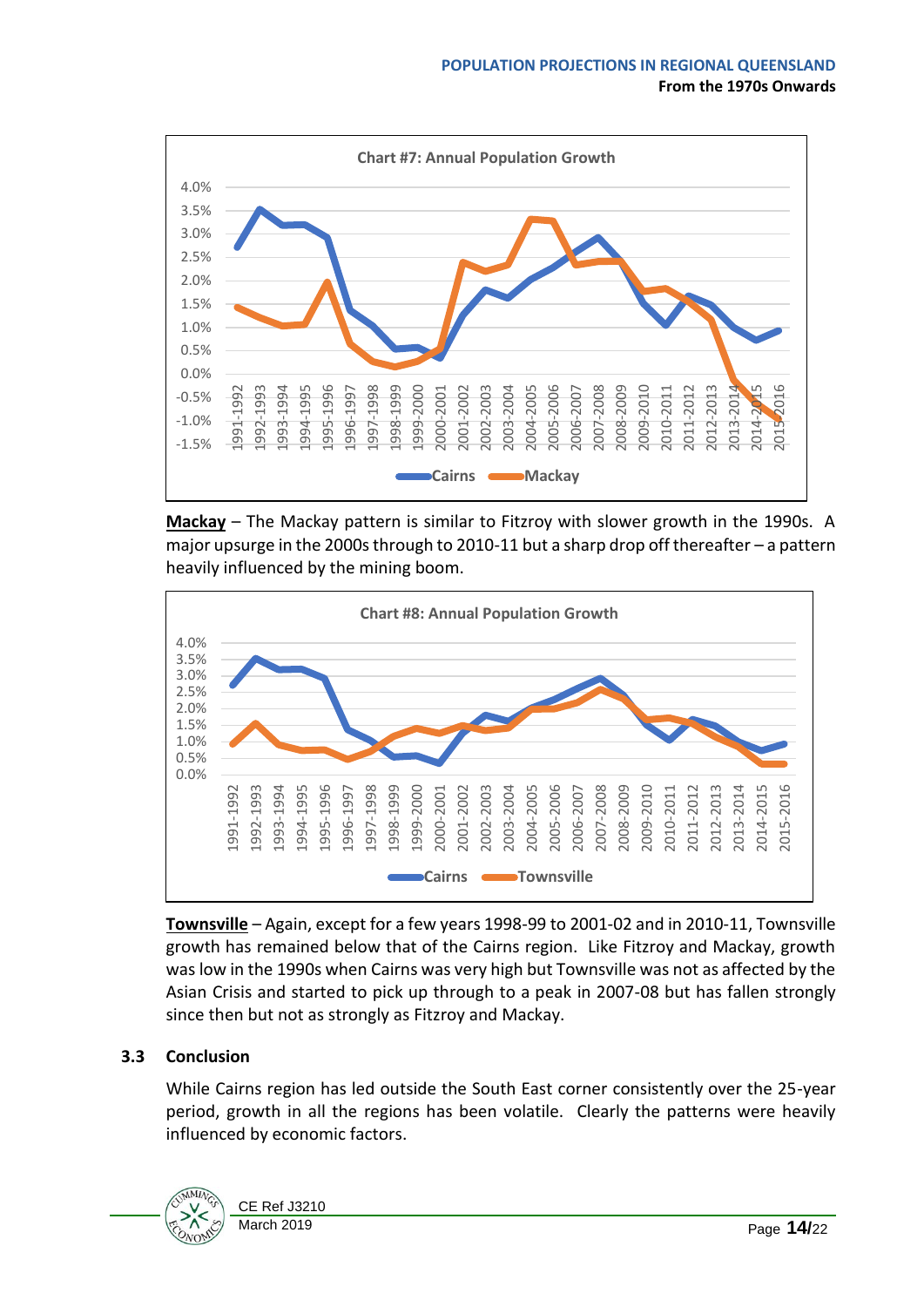## <span id="page-14-0"></span>**4. DEALING WITH VOLATILITY – LONG-TERM TRENDS**

Against a background of volatility, demographic factors of age structures, birth rates, etc., become relatively less important than economic factors that affect population retention and migration. However, economic conditions can fluctuate strongly. Obviously, economic factors need to be looked at over a longer period of time to pick up underlying long-term trends.

The following looks at long-term trends in the population growth in the Queensland regions outside the South-East corner giving growth that has occurred over 40 years since 1996 and then broken into three periods of 25 years, 15 years and last 10 years.

**Chart #9: Long-term 40-year Increase in Regional Residential Population, Commercial Servicing Regions of Queensland Regional Cities, 1976-2016**



*Source: Cummings Economics from ABS Cat No. 3218.0 et al.*



*Source: Cummings Economics from ABS Cat No. 3218.0 et al.*





*Source: Cummings Economics from ABS Cat No. 3218.0 et al.*

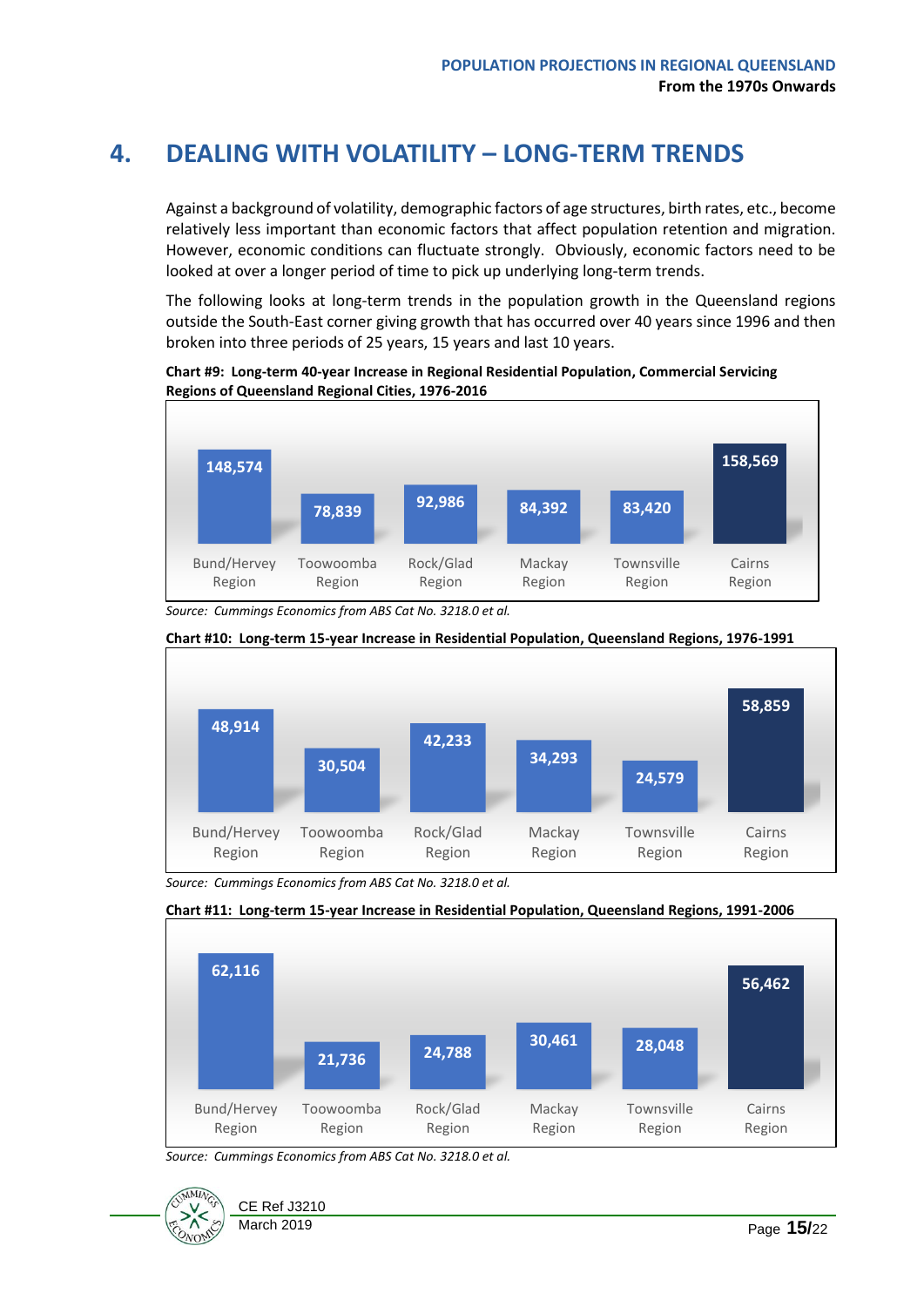

**Chart #12: Long-term 10-year Increase in Residential Population, Queensland Regions, 2006-2016**

*Source: Cummings Economics from ABS Cat No. 3218.0 et al.*



**Chart #13: Percent Growth - Residential Population, Queensland Regions, 1976-2016**

**Chart #14: Residential Population, Queensland Regions, 1976 and 2016**



*Source: Cummings Economics from ABS Cat No. 3218.0 et al.*



*Source: Cummings Economics from ABS Cat No. 3218.0 et al.*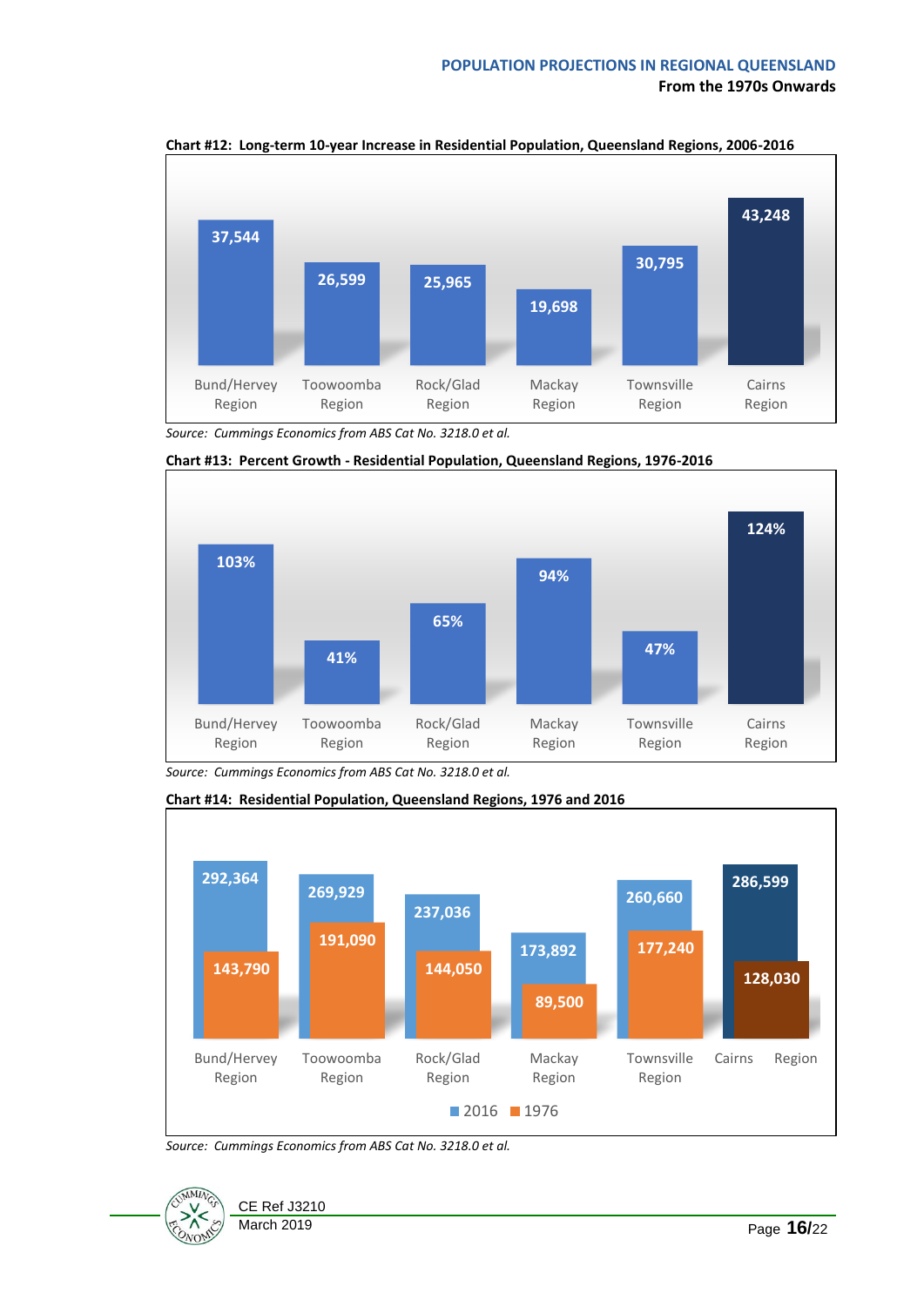Note: The regions used are commercial regions relating to the relevant cities.

## **Cairns Region**

Includes old Far North Statistical Division plus Gulf LGAs of North West.

#### **Townsville Region**

Includes old Northern and North West (excluding Gulf LGAs) less Bowen LGA.

#### **Mackay Region**

Includes old Mackay Statistical Division plus Bowen LGA.

### **Rockhampton/Gladstone Region**

Fitzroy Statistical Division plus Central West.

### **Bundaberg/Hervey Bay Region**

Wide Bay Burnett Statistical Division.

### **Toowoomba Region**

Includes old Darling Downs Statistical Division plus South West Statistical Division.

In the Wide Bay and Fitzroy/Central Queensland regions, there is not one dominant city and the cities are taken as a combination of Bundaberg/Hervey Bay/Maryborough and Rockhampton/Gladstone.

Chart #9 illustrates that growth over the 40-year period since 1976 has been led by the Cairns and Bundaberg/Hervey Bay regions by a substantial margin and this pattern has been consistent over the period 15 years 1976 to 1991, 15 years 1991 to 2006, 10 years 2006 to 2016 as shown in Charts #10, #11 and #12.

Outside these regions, the pattern of growth in numbers has been all in a range 79,000 to 93,000, 1976 – 2016, but varied in leadership - Rockhampton/Gladstone leading 1976 – 1991, Mackay 1991 – 2006 and Townsville 2006 – 2016.

In percentage growth terms, Cairns and Bundaberg/Hervey Bay regions lead but the smaller Mackay region comes next and the Townsville and Toowoomba regions lowest (see Chart #13).

Chart #14 shows how their growth patterns have led to a marked change in pattern of sizes with the previous two largest Toowoomba and Townsville regions now  $3^{rd}$  and  $4^{th}$ and Bundaberg/Hervey Bay and Cairns regions now 1st and 2<sup>nd</sup>.

As the following chart illustrates over this period in the northern regions of Cairns and Mackay, strong growth occurred in hinterland populations whereas the Townsville hinterland population retreated.

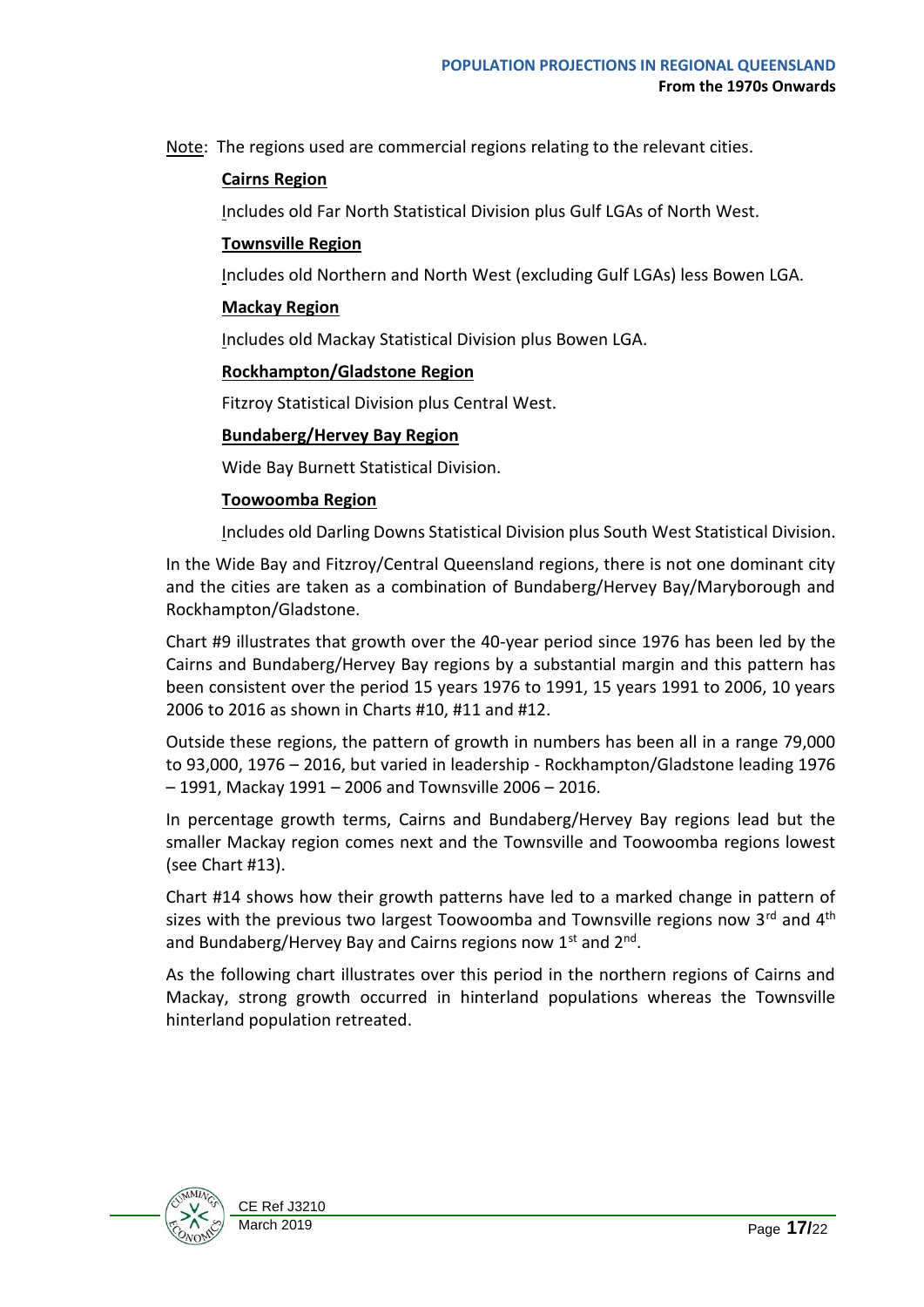

**Chart #15: Long-term 40-year Increase in Hinterland Residential Population, Queensland Regional Cities, 1976-2016**

Looking at the regional cities (Chart #15) themselves, as the chart illustrates, the two northern cities of Cairns and Townsville have grown faster than the rest.





*Source: Cummings Economics from ABS Cat No. 3218.0 et al.*

This pattern has been fairly consistent over time except for 2006 to 2016 (see Charts 16, 17 & 18). Despite heavy government expenditure in Townsville in defence, university development and other government agencies, Townsville still recorded lower absolute growth than Cairns 1976 – 2016 and only exceeded Cairns by a narrow margin in 2006 – 2016 period when Cairns growth was negatively affected by the impact of the GFC and a high dollar on tourism and Townsville was impacted positively by the mining boom and a strong expansion of army base personnel.



*Source: Cummings Economics from ABS Cat No. 3218.0 et al.*



*Source: Cummings Economics from ABS Cat No. 3218.0 et al.*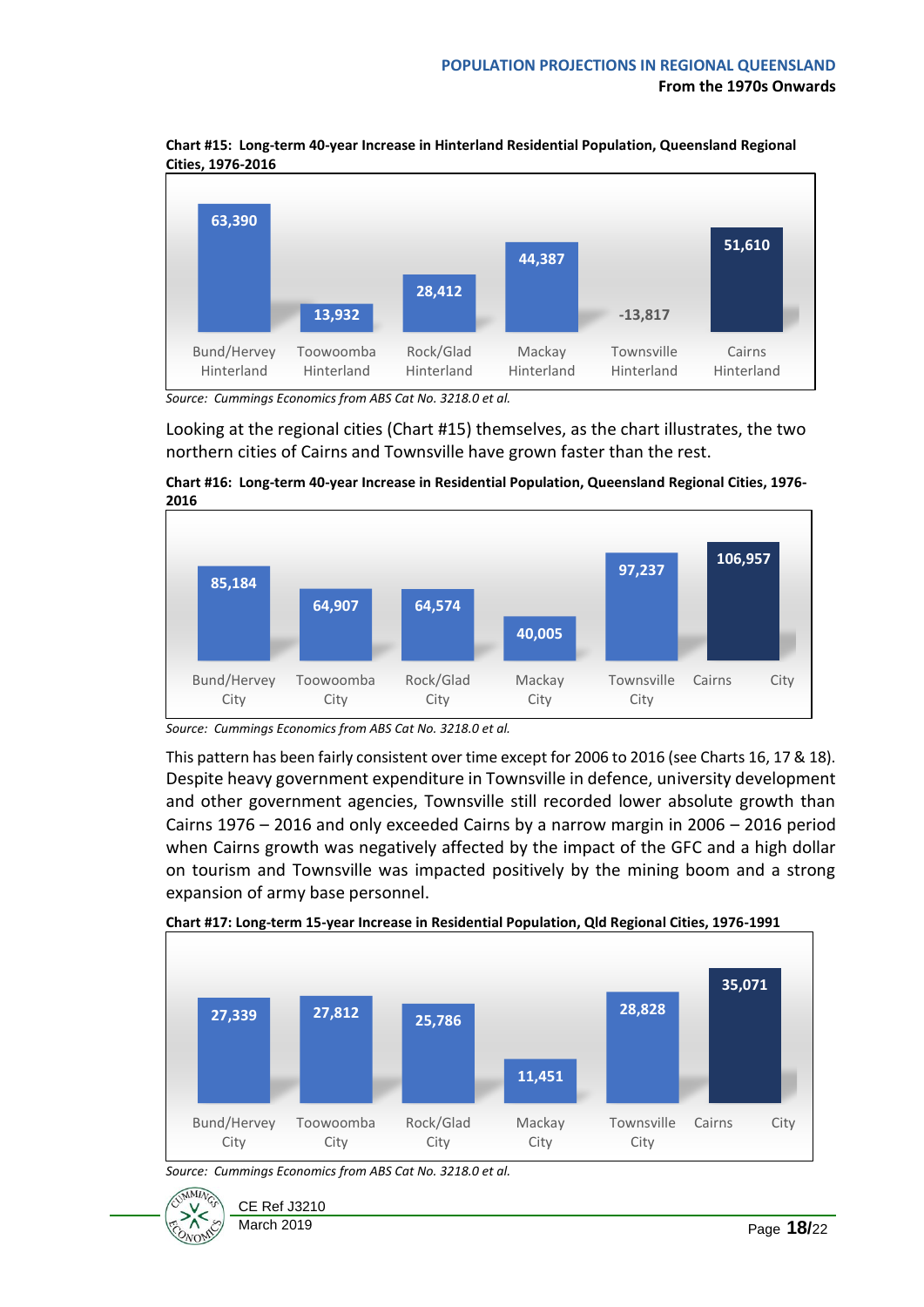

**Chart #18: Long-term 15-year increase in Residential Population, Qld Regional Cities, 1991-2006**

*Source: Cummings Economics from ABS Cat No. 3218.0 et al.*



**Chart #19: Long-term 10-year increase in Residential Population, Qld Regional Cities, 2006-2016**

In percentage growth terms, Cairns has led by a large margin with Bundaberg/Hervey Bay next. All the others have been in a band 88% to 107%.



**Chart #20: Percent Growth – Residential Population, Queensland Regional Cities, 1976-2016**

*Source: Cummings Economics from ABS Cat No. 3218.0 et al.*



*Source: Cummings Economics from ABS Cat No. 3218.0 et al.*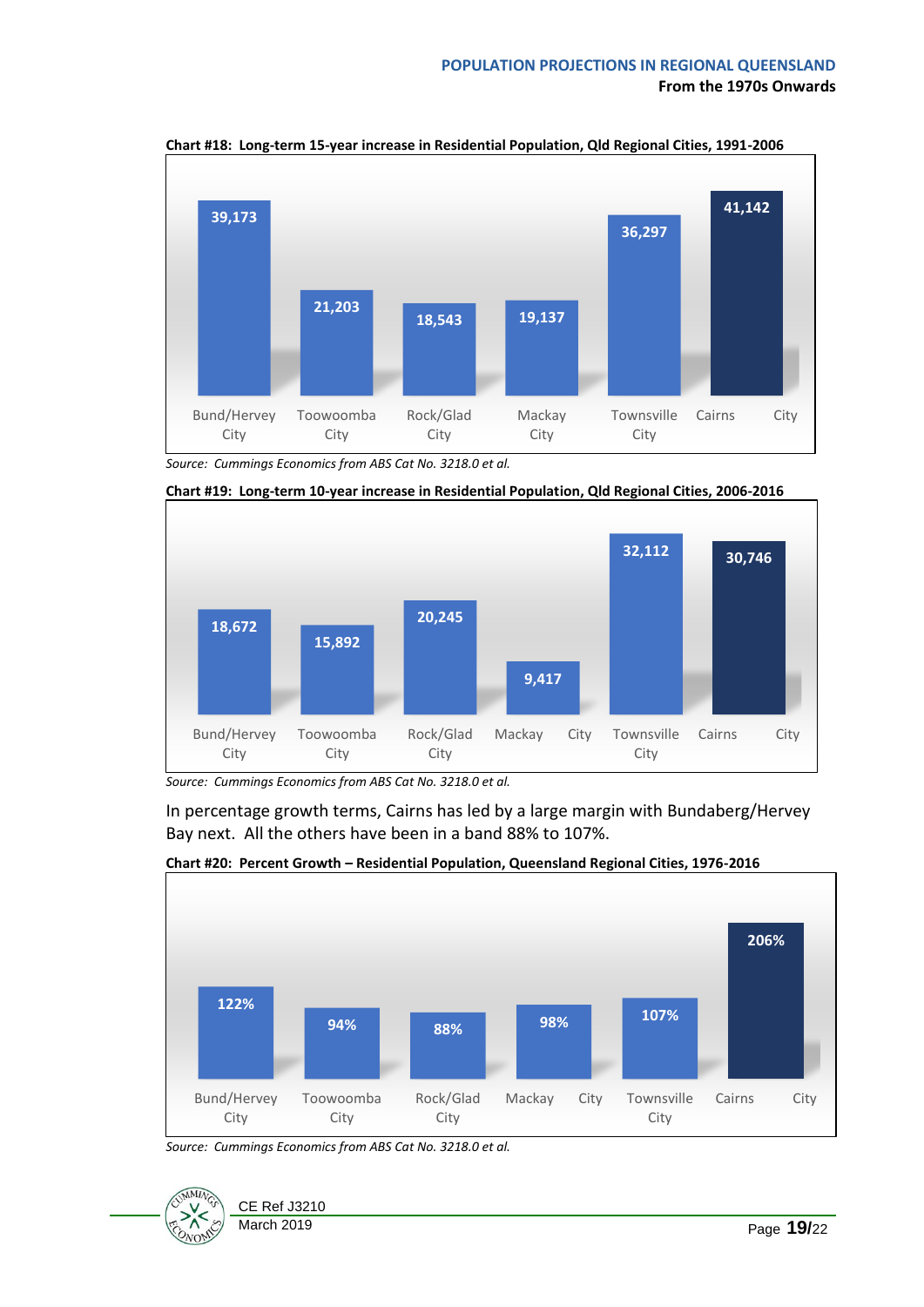

**Chart #21: Residential Population Sizes, Queensland Regional Cities, 1976 & 2016**

Townsville and Rockhampton have failed to consolidate as "capitals" of a two-region structure of Northern and Central Queensland which has increasingly assumed a fourregion structure.

For instance, Townsville has increased as a proportion of its immediate regional population. However, its proportion of the wider regional population including the Cairns and Mackay regional population has hardly increased.

|      | <b>Townsville</b><br><b>City</b> | <b>Wider Northern Regional</b><br><b>Population -</b><br><b>Cairns, Townsville &amp;</b><br><b>Mackay Regional</b><br><b>Populations</b> | <b>Townsville</b><br>As % |
|------|----------------------------------|------------------------------------------------------------------------------------------------------------------------------------------|---------------------------|
| 1976 | 90,540                           | 394,770                                                                                                                                  | 23%                       |
| 2016 | 187,777                          | 721,151                                                                                                                                  | 26%                       |



*Source: Cummings Economics from ABS Cat No. 3218.0 et al.*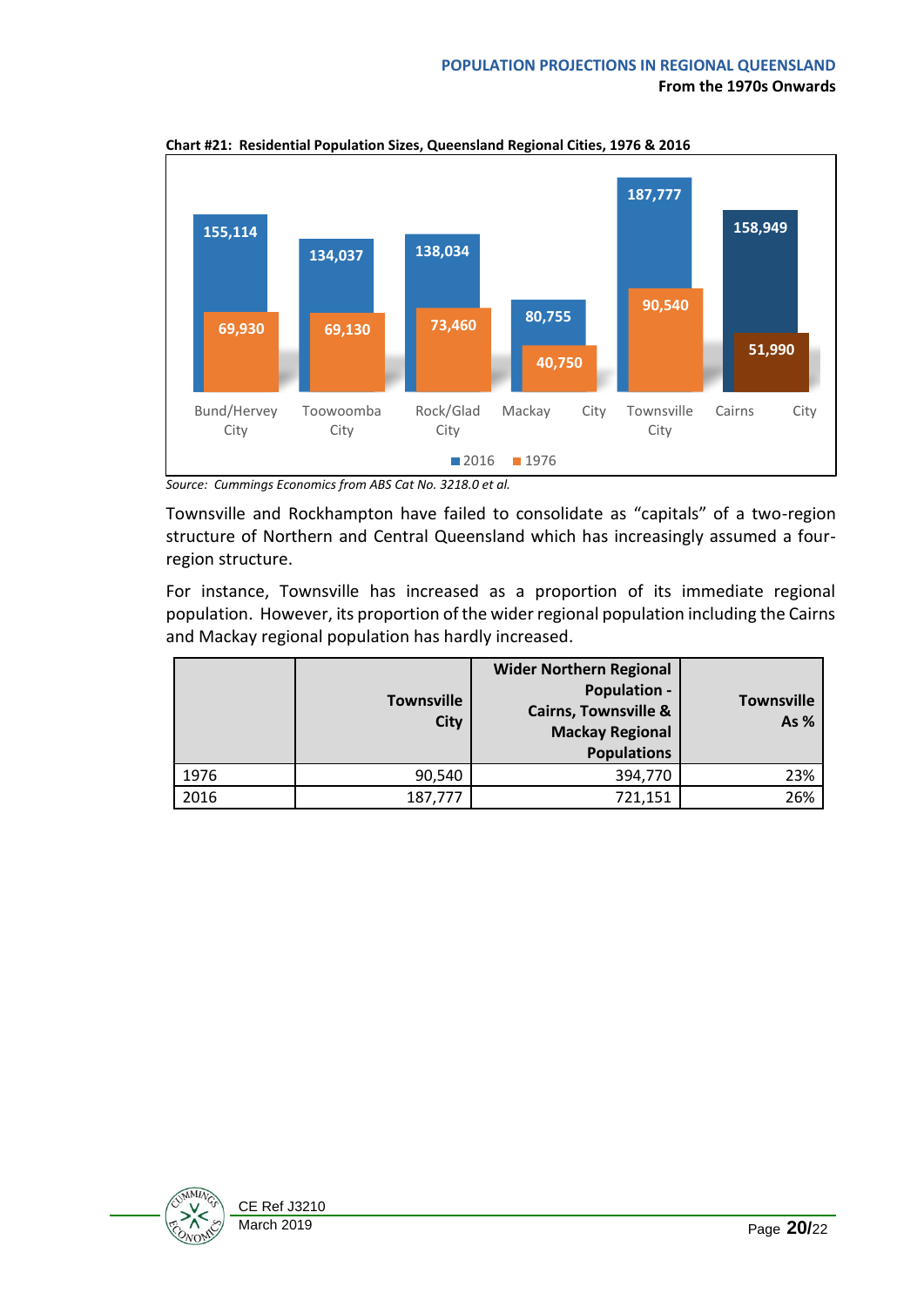## <span id="page-20-0"></span>**5. LATEST FORWARD PROJECTIONS**

The following table gives Queensland Government forward projections of growth by region over the 25-year period, 2016 – 2041.

**Table #7: Forward Population Growth Projections by SA4 regions, 2016 - 2041**

| <b>SA4 Regions</b>      | % Growth |
|-------------------------|----------|
| <b>Gold Coast</b>       | 64%      |
| Sunshine Coast          | 64%      |
| Greater Brisbane        | 56%      |
| Cairns                  | 38%      |
| Townsville              | 38%      |
| Mackay                  | 31%      |
| Fitzroy                 | 22%      |
| Wide Bay                | 22%      |
| Darling Downs/Toowoomba | 19%      |

Note 1: Greater Brisbane and Darling Downs/Toowoomba combined SA4 region

The following table gives actual population growth over the past 25-year period by SA4 regions compared with the government's forward projection growth rates over the next 25 years. It illustrates an overall fall in the State's growth rate. There are major differences between regions.

**Table #8: Population Growth Rates Actual Past 25 Years Compared with Projected next 25 Years**

| <b>SA4 Regions</b>      | Past 25 Years | <b>Next 25 Years</b> | <b>Projected as</b> |  |
|-------------------------|---------------|----------------------|---------------------|--|
|                         | Actual        | Projected            | % of Past Actual    |  |
| Wide Bay                | 52%           | 22%                  | 43%                 |  |
| Gold Coast              | 126%          | 64%                  | 51%                 |  |
| <b>Sunshine Coast</b>   | 121%          | 64%                  | 53%                 |  |
| Cairns                  | 54%           | 38%                  | 70%                 |  |
| Fitzrov                 | 31%           | 22%                  | 71%                 |  |
| Darling Downs/Toowoomba | 25%           | 19%                  | 76%                 |  |
| Mackay                  | 40%           | 31%                  | 78%                 |  |
| Greater Brisbane        | 67%           | 56%                  | 84%                 |  |
| Townsville              | 39%           | 38%                  | 97%                 |  |

Thus, compared with past 25 years, in the south, the Wide Bay, Gold Coast and Sunshine Coast regions are projected to slow strongly and Toowoomba Darling Downs also slow. However, greater Brisbane is projected to slow only marginally.

In the Centre and North, Cairns and Fitzroy are projected to slow substantially but Mackay and Townsville only marginally.

The following table compares the projections against a continuation of actual rates over the past 10-year growth rates projected forward over 25 years.